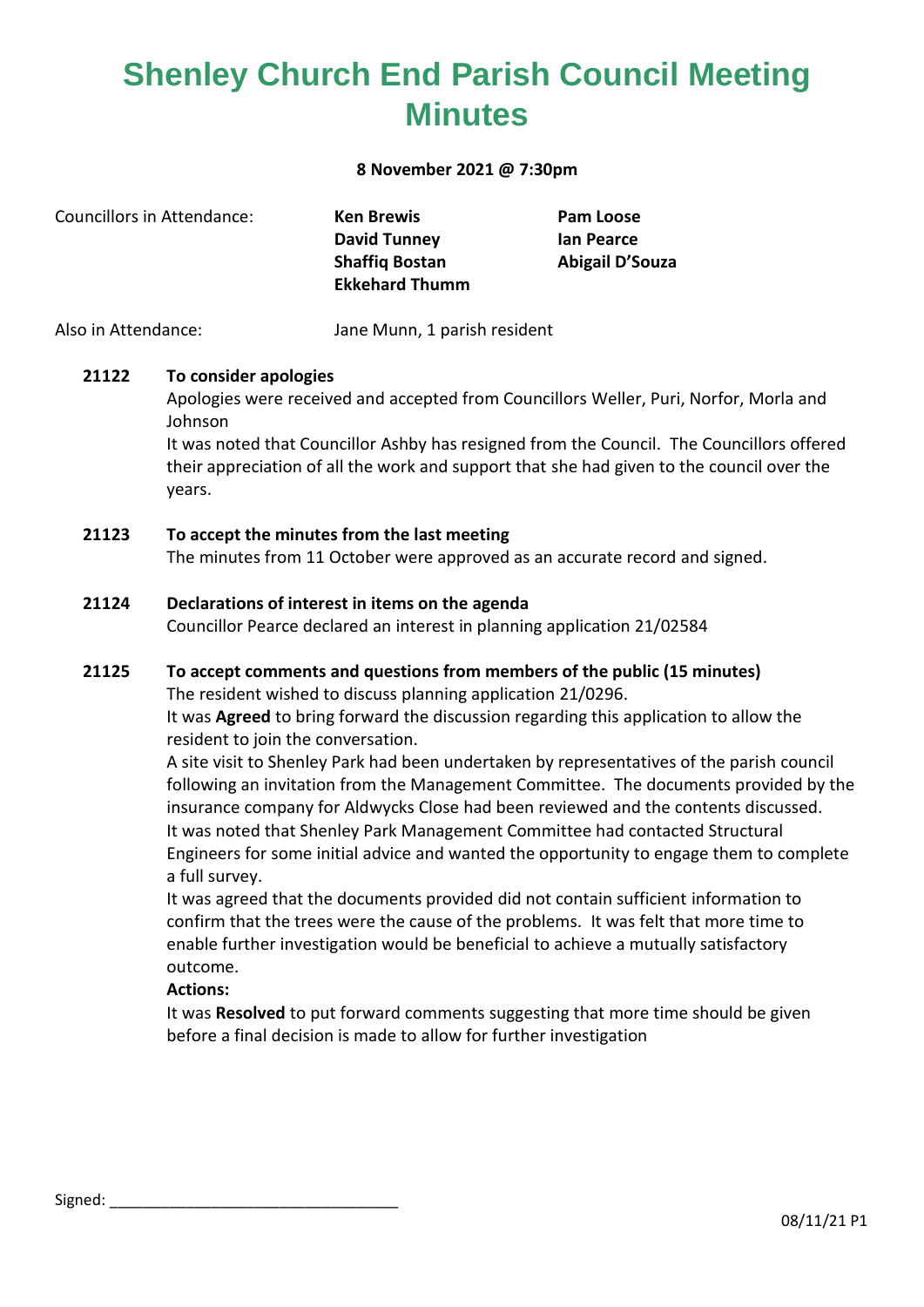# **Shenley Church End Parish Council Meeting Minutes**

#### **21126 To note the Policing update**

The update had been circulated prior to the meeting and PCSO Capstick attended to address any questions. Councillors asked about certain aspects of the reporting and PCSO Capstick confirmed the following:

Public Order – These items related to small minor issues. It was noted that a couple of the incidents related to begging so had been incorrectly logged.

Stalking harassment – Some incidents are via social media routes

Road traffic incidents – This covers a wide range of incidents such as dangerous driving and driving without insurance.

PCSO Capstick left the meeting at 19:55

#### **21127 To receive Ward Councillor reports**

No specific reports were received, and no Ward Councillors were present.

#### **21128 Update from external meetings**

Councillor Brewis updated on meetings relating to the Shenley Wood Development. The consultation on the proposal is open and has been shared with residents.

#### **21129 To consider an expression of interest for landscaping from 2023**

A Survey Monkey questionnaire has been put together asking residents views on whether we should investigate taking on the landscaping. This is advertised in the newsletter and a Facebook post has been prepared. It was agreed that an expression of interest should be put forward to ensure all available information is received.

**Actions:**

It was **Resolved** to put forward a formal expression of interest to MKC.

- **21130 To consider reports and recommendations** The reports had been circulated prior to the meeting and have been noted.
- **21131 Planning**

|      | 21/03122                                                                                        |                    | Drakes Mews Business Park Replacement of existing loading doors with roller<br>shutters on units in Drakes Mews |  |  |
|------|-------------------------------------------------------------------------------------------------|--------------------|-----------------------------------------------------------------------------------------------------------------|--|--|
|      | No objections                                                                                   |                    |                                                                                                                 |  |  |
|      | 21/03254                                                                                        | 12 Fortescue Drive | The erection of a single storey rear extension                                                                  |  |  |
| with |                                                                                                 |                    |                                                                                                                 |  |  |
|      |                                                                                                 |                    | roof lights, internal alterations, new window to                                                                |  |  |
|      |                                                                                                 |                    | west elevation and replacement of existing oak                                                                  |  |  |
|      |                                                                                                 |                    | UPVC to white UPVC windows and doors                                                                            |  |  |
|      | No objection to the extension, however it is understood that part of the initial plans for this |                    |                                                                                                                 |  |  |
|      | road was for windows to be dark under the MKDP self-build. It was felt this should be           |                    |                                                                                                                 |  |  |
|      | continued.                                                                                      |                    |                                                                                                                 |  |  |

**21/03210** 57 Raft Way Certificate of lawfulness for a proposed ground rear extension

Signed: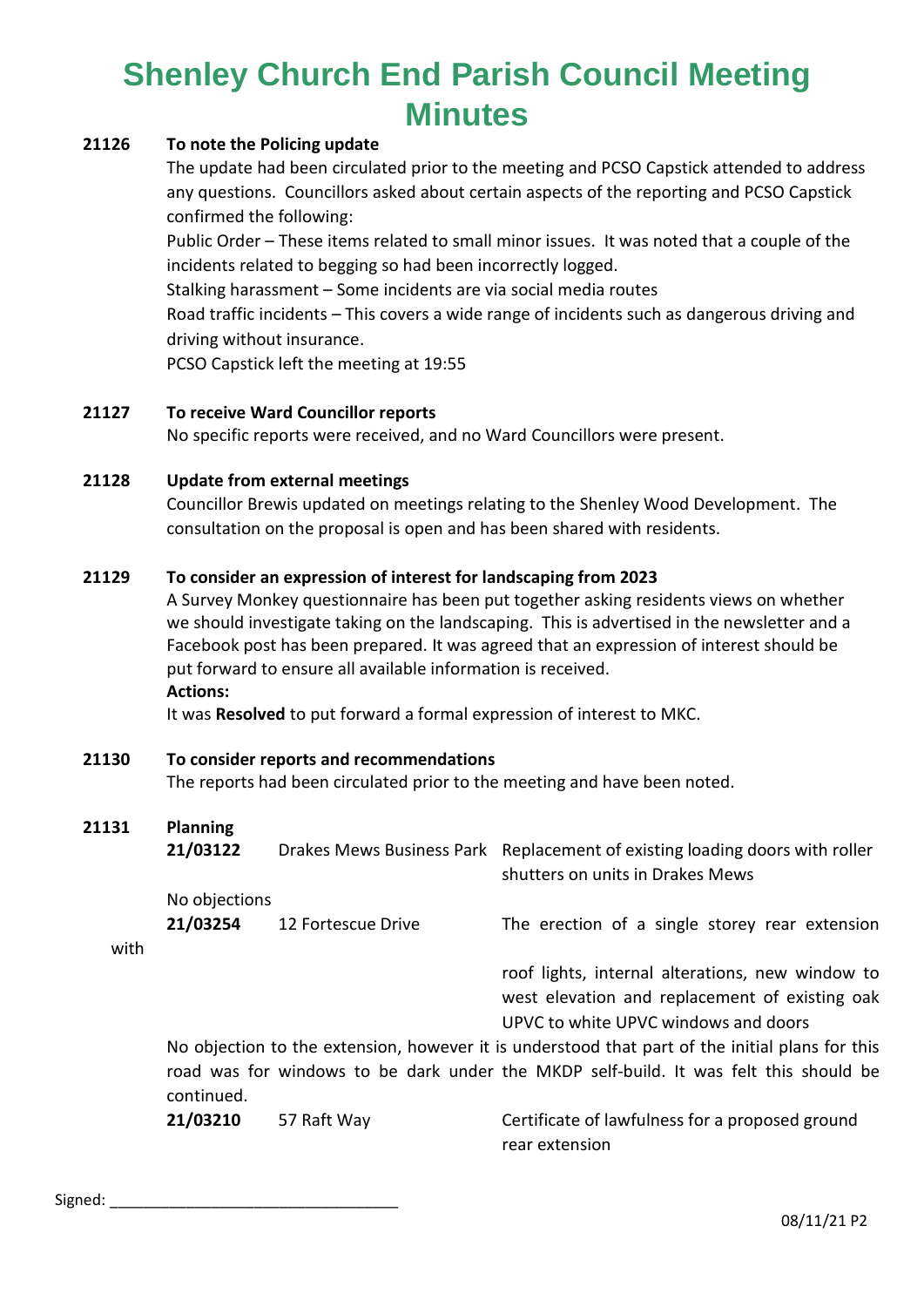### **Shenley Church End Parish Council Meeting Minutes**  $N_{\odot}$  objections

| No objections            |                                                        |                                                                                                                                                                                                              |
|--------------------------|--------------------------------------------------------|--------------------------------------------------------------------------------------------------------------------------------------------------------------------------------------------------------------|
| 21/03210                 | Grange Farm                                            | The conversion of three existing parking spaces<br>into two rapid electric vehicle charging stations<br>with associated equipment                                                                            |
|                          |                                                        | There was support the proposal for electric charging points, however, it would be preferable                                                                                                                 |
|                          | not to lose a parking space due to siting of equipment |                                                                                                                                                                                                              |
| 21/02986                 | 6 Aldwycks Close                                       | Works to trees - Oak (T3) - Fell and treat stump &<br>Oak (T4) - Fell and treat stump, protected by MKC<br>tree preservation order                                                                           |
|                          | As per discussion under agenda item 21125              |                                                                                                                                                                                                              |
| 21/03129                 | 54 Ashford Crescent                                    | Proposed removal of existing conservatory roof<br>structure at first floor, adaption of existing roof<br>and extension over rear central area to create<br>additional habitable space within the roof space. |
| There were no objections |                                                        |                                                                                                                                                                                                              |
| 21/02584                 | St Marys Church                                        | Notification of intention to fell 3x Sycamore and<br>1x Horse Chestnut, Sycamore crown reduce by<br>6m-8m, side laterals reduce by 1.5m-2m,<br>Sycamore reduce by 5m                                         |

There was concern over the felling of the trees which are more than originally anticipated. It was felt if the work was necessary the potential for replacement specimens should be considered.

#### **Actions:**

It was **Resolved** to respond to the applications as agreed.

#### **21132 Financial matters**

The payments authorised to date are:

| <b>Windows Cartshed</b>          | £30.00    |
|----------------------------------|-----------|
| Making Tax digital pack          | £70.80    |
| <b>Bins &amp; Allotments</b>     | £1,089.60 |
| door signage Nightingale<br>Room | £385.44   |
| Grounds Oxley & Cartshed         | £216.00   |
| <b>Supplies Medbourne</b>        | £116.11   |
| Lock up Oxley                    | £97.50    |
| October IT support               | £434.98   |
| Cleaning October all sites       | £2,585.21 |
| Medbourne grounds                | £1,152.00 |
| Payroll October                  | £31.75    |
| Pest control Oxley & vent        |           |
| covers                           | £708.12   |
| <b>Tree work Crownhill</b>       | £600.00   |
| Book & Art supplies - Prizes     | £49.38    |
|                                  |           |